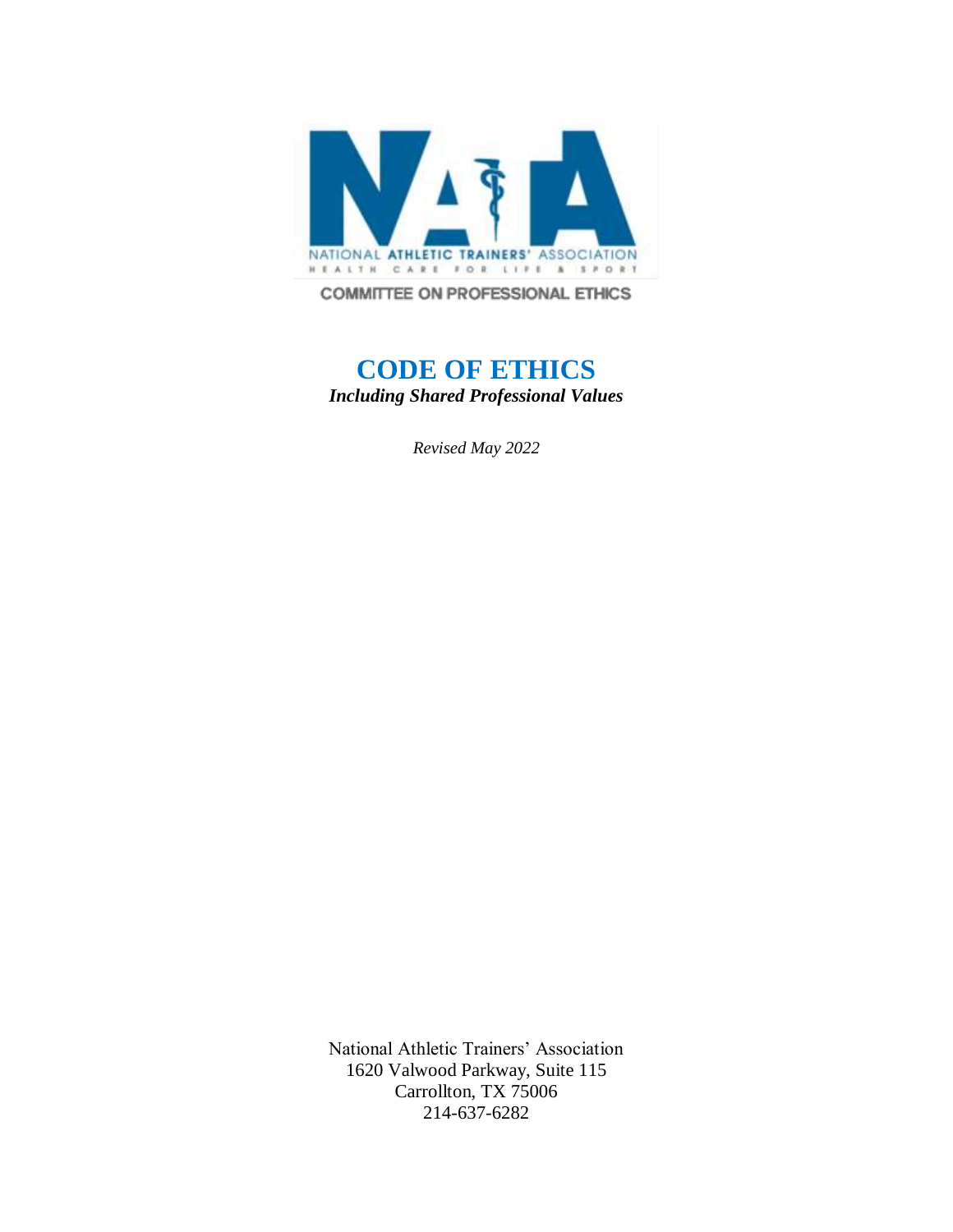#### **Preamble**

The National Athletic Trainers' Association Code of Ethics states the principles of ethical behavior that should be followed in the practice of athletic training. It is intended to establish and maintain high standards and professionalism for the athletic training profession. The principles do not cover every situation encountered by the practicing athletic trainer, but are representative of the spirit with which athletic trainers should make decisions. The principles are written generally; the circumstances of a situation will determine the interpretation and application of a given principle and of the Code as a whole. When a conflict exists between the Code and the law, the law prevails.

The National Athletic Trainers' Association respects and values diversity amongst its members and patients served. Our members work respectfully and effectively with diverse patient populations in varied healthcare environments. The NATA prohibits discrimination based on race, ethnicity, color, national origin, citizenship status, religion (creed), sex, gender identity (including gender expression), sexual orientation, disability, age, marital status, military status, family/parental status, income and socioeconomic status, political beliefs, or reprisal or retaliation for prior civil rights activity, or other unlawful basis, in any program or activity conducted or funded by the NATA (VATA, 2020).

Important Professional Values (PV) shared by the NATA membership include: 1) Caring & Compassion, 2) Integrity, 3) Respect, 4) Competence, and 5) Accountability. These shared PV underpin the NATA Code of Ethics, motivate honorable interpersonal behaviors, and conduct in member's interactions with all persons.

The Appendix to the Code of Ethics reveals a definition and sample behaviors for each shared PV.

### *PRINCIPLE 1. IN THE ROLE OF AN ATHLETIC TRAINER, MEMBERS SHALL PRACTICE WITH COMPASSION, RESPECTING THE RIGHTS, WELL-BEING, AND DIGNITY OF OTHERS*

*(PRINCIPLE 1 is associated with the PV of Respect, Caring & Compassion, and Competence.)*

- **1.1** Members shall act in a respectful and appropriate manner to all persons regardless of race, religion, age, sex, ethnic or national origin, disability, health status, socioeconomic status, sexual orientation, or gender identity and expression.
- **1.2** Member's duty to the patient is the first concern, and therefore members are obligated to place the well-being and long-term well-being of their patient above other stakeholders to provide competent care in all decisions, and advocate for the best medical interest and safety of their patient as delineated by professional statements and best practices.
- **1.3** Members shall preserve the confidentiality of privileged information and shall not release or otherwise publish in any form, including social media, such information to a third party not involved in the patient's care without a release unless required by law.

### *PRINCIPLE 2. MEMBERS SHALL COMPLY WITH THE LAWS AND REGULATIONS GOVERNING THE PRACTICE OF ATHLETIC TRAINING, NATIONAL ATHLETIC TRAINERS' ASSOCIATION (NATA) MEMBERSHIP STANDARDS, AND THE NATA CODE OF ETHICS*

*(PRINCIPLE 2 is associated with the PV of Accountability.)*

- **2.1**. Members shall comply with applicable local, state, federal laws, and any state athletic training practice acts.
- **2.2**. Members shall understand and uphold all NATA Standards and the Code of Ethics.
- **2.3.** Members shall refrain from, and report illegal or unethical practices related to athletic training.
- **2.4**. Members shall cooperate in ethics investigations by the NATA, state professional licensing/regulatory boards, or other professional agencies governing the athletic training profession. Failure to fully cooperate in an ethics investigation is an ethical violation.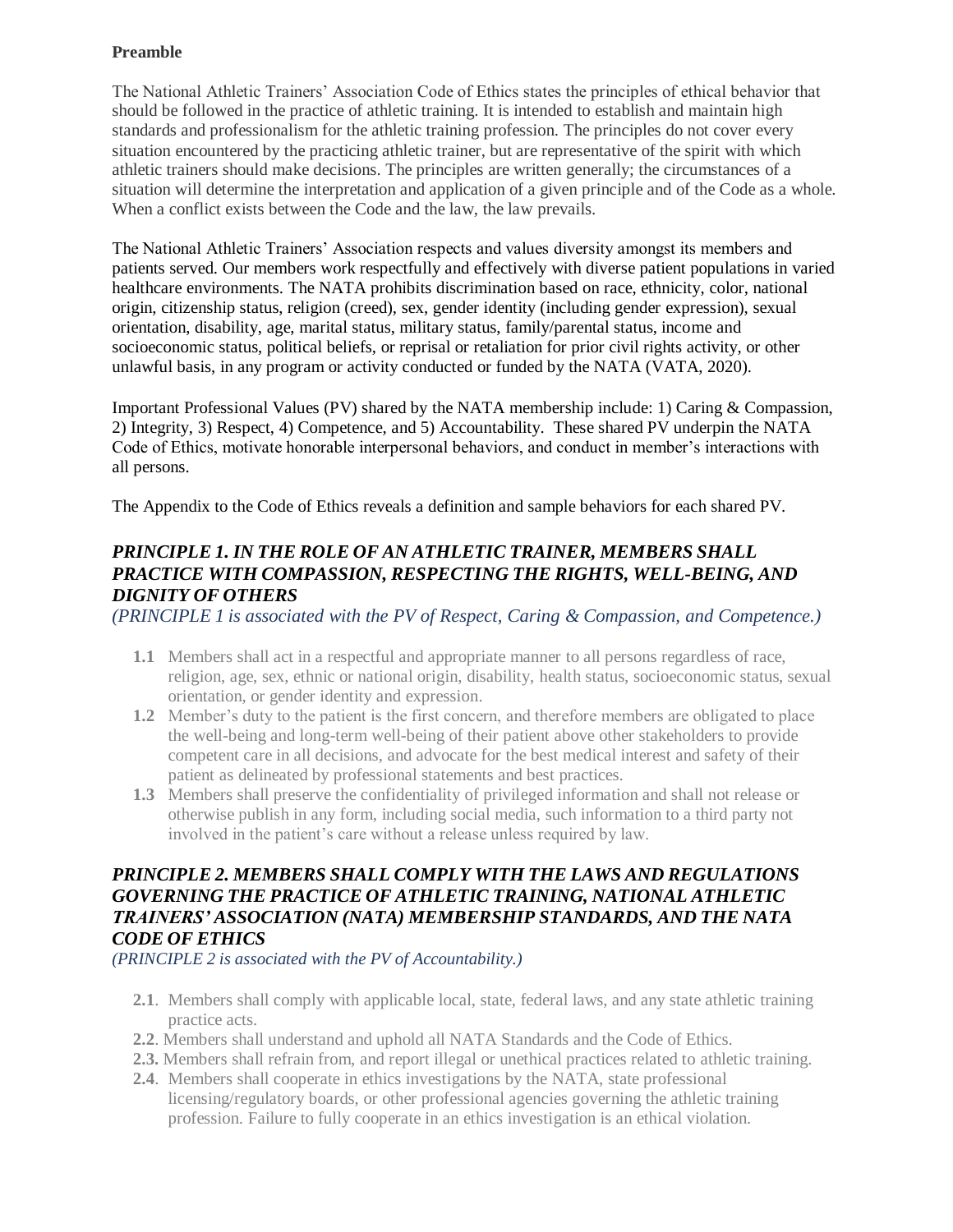- **2.5.** Members must not file, or encourage others to file, a frivolous ethics complaint with any organization or entity governing the athletic training profession such that the complaint is unfounded or willfully ignore facts that would disprove the allegation(s) in the complaint.
- **2.6.** Members shall refrain from substance and alcohol abuse. For any member involved in an ethics proceeding with NATA and who, as part of that proceeding is seeking rehabilitation for substance or alcohol dependency, documentation of the completion of rehabilitation must be provided to the NATA Committee on Professional Ethics as a requisite to complete a NATA membership reinstatement or suspension process.

## *PRINCIPLE 3. MEMBERS SHALL MAINTAIN AND PROMOTE HIGH STANDARDS IN THEIR PROVISION OF SERVICES*

*(PRINCIPLE 3 is associated with the PV of Caring & Compassion, Accountability.)*

- **3.1**. Members shall not misrepresent, either directly or indirectly, their skills, training, professional credentials, identity, or services.
- **3.2**. Members shall provide only those services for which they are qualified through education or experience and which are allowed by the applicable state athletic training practice acts and other applicable regulations for athletic trainers.
- **3.3**. Members shall provide services, make referrals, and seek compensation only for those services that are necessary and are in the best interest of the patient as delineated by professional statements and best practices.
- **3.4**. Members shall recognize the need for continuing education and participate in educational activities that enhance their skills and knowledge and shall complete such educational requirements necessary to continue to qualify as athletic trainers under the applicable state athletic training practice acts.
- **3.5**. Members shall educate those whom they supervise in the practice of athletic training about the Code of Ethics and stress the importance of adherence.
- **3.6.** Members who are researchers or educators must maintain and promote ethical conduct in research and educational activities.

## *PRINCIPLE 4. MEMBERS SHALL NOT ENGAGE IN CONDUCT THAT COULD BE CONSTRUED AS A CONFLICT OF INTEREST, REFLECTS NEGATIVELY ON THE ATHLETIC TRAINING PROFESSION, OR JEOPARDIZES A PATIENT'S HEALTH AND WELL-BEING.*

*(PRINCIPLE 4 is associated with the PV of Respect.)*

- 4.1. Members should conduct themselves personally and professionally in a manner, that reflects the shared professional values, that does not compromise their professional responsibilities or the practice of athletic training.
- 4.2. All NATA members, whether current or past, shall not use the NATA logo or AT logo in the endorsement of products or services, or exploit their affiliation with the NATA in a manner that reflects badly upon the profession.
- 4.3. Members shall not place financial gain above the patient's well-being and shall not participate in any arrangement that exploits the patient.
- 4.4. Members shall not, through direct or indirect means, use information obtained in the course of the practice of athletic training to try and influence the score or outcome of an athletic event, or attempt to induce financial gain through gambling.
- 4.5. Members shall not provide or publish false or misleading information, photography, or any other communications in any media format, including on any social media platform, related to athletic training that negatively reflects the profession, other members of the NATA, NATA officers, and the NATA office.